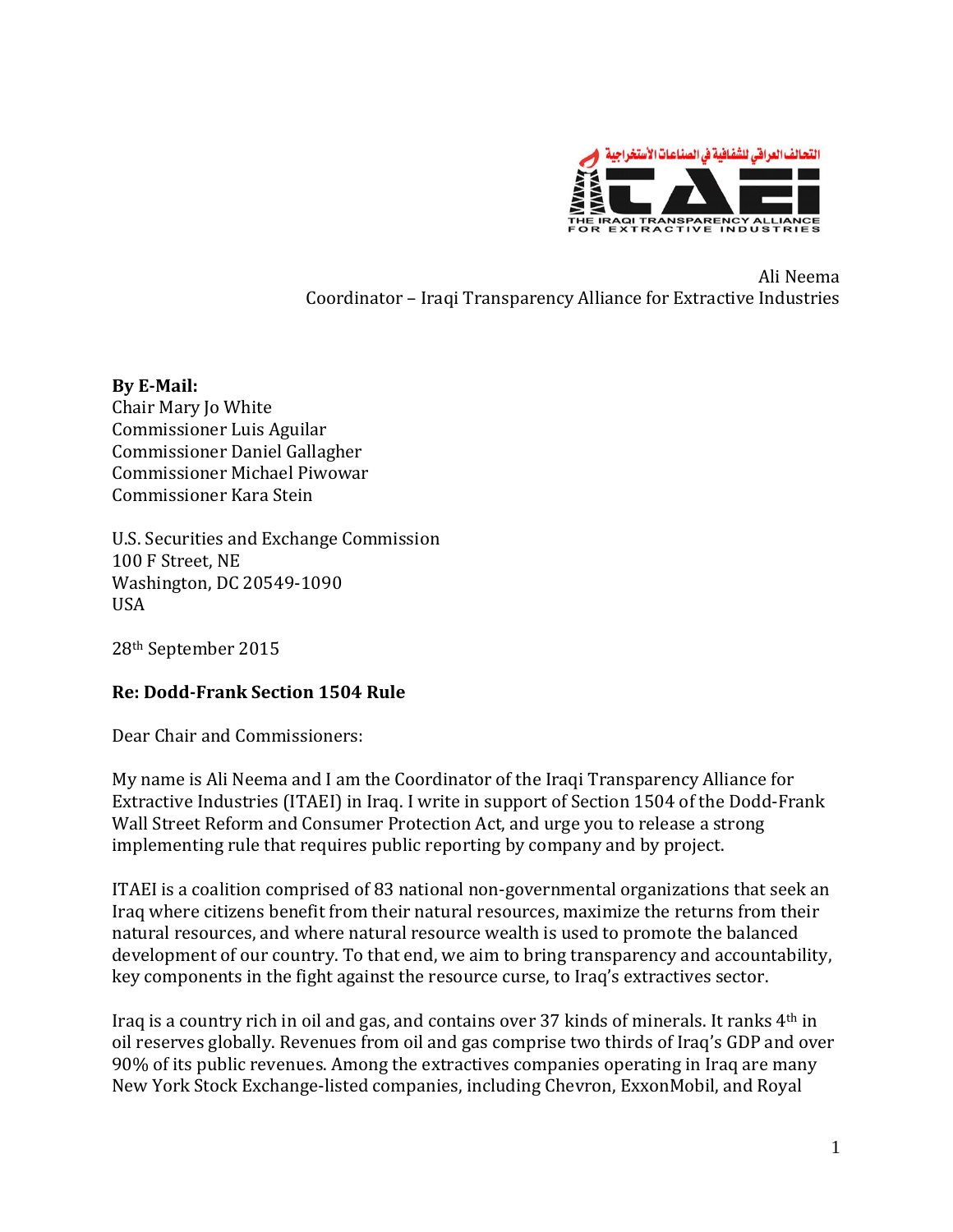Dutch Shell. Iraq's natural resource endowment should make it one of the richest places on the planet.

The extractive industries represent 95% of Iraq's budget. <sup>1</sup> They are the backbone of our national economy. Yet Iraq's 2014 Human Development Index score is 120<sup>th</sup> out of 187 countries<sup>2</sup> and by all accounts, Iraq is one of the world's most corrupt countries: Transparency International has ranked Iraq as the sixth most corrupt country in the world; <sup>3</sup> and the World Bank's composite Governance Indicator gave our country a score of 7.2/100 for "Control of Corruption". 4

It is because of this dire corruption that we so desperately need the SEC rule to require detailed, project-level disclosure. The Natural Resource Governance Institute (NRGI)'s Resource Governance Index gives Iraq a pathetic score of 9/100 for the 'Enabling Environment', highlighting the lack of an open budget, low levels of accountability, government effectiveness and rule of law. Combined, these problems mean that a huge proportion of oil revenues are being lost, and cannot benefit the Iraqi people through the public services they deserve. Global Financial Integrity estimates that around USD 65 bn in illicit funds left Iraq between 2001 and 2010, whilst Iraq's Board of Supreme Audit claims that up to USD 40 bn may leave the country annually because of corruption. The OECD estimates that oil smuggling cost Iraq nearly USD 7 bn between 2005 and 2008 alone.<sup>5</sup> These revenues could have transformed the country into one of the world's richest and we need to ensure that such staggering losses are not repeated.<sup>6</sup>

To explain, the system in Iraq is one where the international oil companies deposit their payments for Iraqi oil in the Development Fund for Iraq (DFI), a trust fund in the Federal Bank of New York. After 5% is deducted and paid to Kuwait in war reparations, the DFI sends the remainder of these revenues to Iraq's Ministry of Finance, which in turn creates a budget and distributes the revenues to the provinces. Three criteria determine how these revenues are distributed to each province:

- 1. Demographic distribution of the province
- 2. Areas affected by exploitation/extraction
- 3. Petro dollars: For every barrel of oil produced by the province, the latter receives USD 1.

The only data which is relied upon for the petro dollar calculation is that provided by the Ministry of Oil. Project-level reporting<sup>7</sup> will allow Iraqis to reconcile the production volume

l

<sup>1</sup> EITI report 2012,<https://eiti.org/report/iraq/2012>

<sup>&</sup>lt;sup>2</sup> "Iraq: HDI values and rank changes in the 2014 Human Development Report", UNDP, [http://hdr.undp.org/sites/all/themes/hdr\\_theme/country-notes/IRQ.pdf](http://hdr.undp.org/sites/all/themes/hdr_theme/country-notes/IRQ.pdf)

<sup>&</sup>lt;sup>3</sup> Transparency International's 2014 Corruption Perceptions Index,<http://www.transparency.org/cpi2014/results> <sup>4</sup> <http://info.worldbank.org/governance/wgi/index.aspx#countryReports>

<sup>5</sup>

http://www.transparency.org/files/content/corruptionqas/374 Iraq\_overview\_of\_corruption\_and\_anticorruption.pdf <sup>6</sup> Economist: ex-PM Maliki lost Iraq USD 500 bn in oil[, http://rudaw.net/english/middleeast/iraq/090520153](http://rudaw.net/english/middleeast/iraq/090520153)

<sup>&</sup>lt;sup>7</sup> We would recommend that the SEC adopts a definition of project which is in line with Article 41(4) of the EU Accounting Directive: "•project• means the operational activities that are governed by a single contract, license,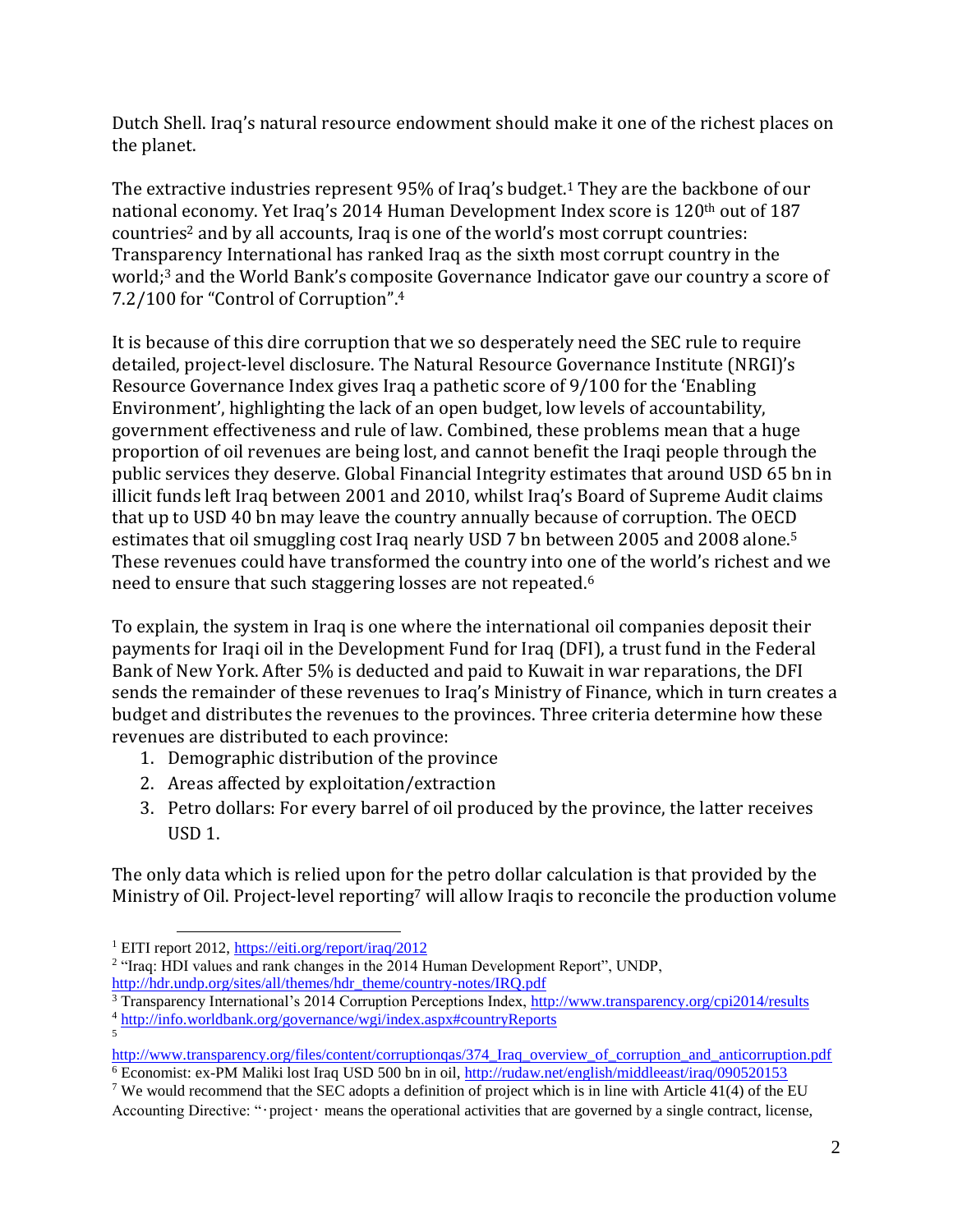numbers from the specific projects in a province affected by the extraction with the funds received from the Ministry of Finance. Just as important, citizens most impacted by extraction – such as communities located near extraction sites – will require project-level data in order to determine whether they are receiving a fair share of services from their provincial governments. For example, a villager located near an extraction site might draw on project level data to discover that her provincial government is generating huge sums of money from a nearby project, yet providing relatively paltry services to the affected village. In such a case, project level payment information could be used to effectively lobby the provincial government for additional expenditures.

Unlike the rest of Iraq, in which service contracts are agreed to between the central government and oil companies, the Kurdistan Regional Government (KRG) has a system of production-sharing agreements (PSAs). This means that companies receive a share of the production to cover the costs of extraction, rather than the service contract system in place elsewhere in Iraq, where the government pays companies to extract the oil, all of which belongs to the Iraqi government. Arguably, PSAs give more rights to the oil companies and place more risk on the resource owners (both citizens and government), so it is even more important to be able to reconcile these payments. Project-level reporting will help us identify payments made by companies such as ExxonMobil, who have signed separate PSAs with the KRG government, and compare the payment data to figures submitted by the KRG.

Iraq has been an Extractive Industries Transparency Initiative (EITI)-compliant country since 2012. Before EITI reports were published, there was no public information on what revenues went to the Development Fund for Iraq (DFI). Now, information regarding the volumes and values of oil produced by companies is available in Iraq's EITI reports, and this information is disaggregated by field – but field-level reporting is too broad, and this information needs to be available by project, as discussed below. Despite the limited data available, civil society has already been able to use the EITI data to monitor the revenues going to the Development Fund for Iraq (DFI) and compare them to the revenues reported in the Iraqi budget, in order to establish whether or not the numbers are the same. In 2012, we drew on EITI data to identify a discrepancy in the figures amounting to more than USD 895 m – later found to be the result of time differences in recording shipments at cutoff dates by both SOMO (the State Organization for Marketing of Oil) and the buyers.<sup>8</sup>

Local civil society organizations (CSOs) continue to learn how to make optimal use of EITI data. Workshops have taken place to train civil society members of the EITI's multistakeholder group, as well as journalists and other interested stakeholders, in how to analyze EITI reports and to use this data. So far there have been 72 workshops across the country over the last two and a half years, and there are plans for additional workshops in the future.

l

lease, concession or similar legal agreements and form the basis for payment liabilities with a government. None the less, if multiple such agreements are substantially interconnected, this shall be considered a project; " [http://eur](http://eur-lex.europa.eu/legal-content/EN/TXT/?uri=CELEX:32013L0034)[lex.europa.eu/legal-content/EN/TXT/?uri=CELEX:32013L0034](http://eur-lex.europa.eu/legal-content/EN/TXT/?uri=CELEX:32013L0034)

<sup>8</sup> See Iraq's 2012 EITI Report, Iraqi Oil Revenues 2012: Oil Export, Local Consumption and Field Development, <https://eiti.org/files/IEITI%20Final%20Report%202012%20%20English.pdf>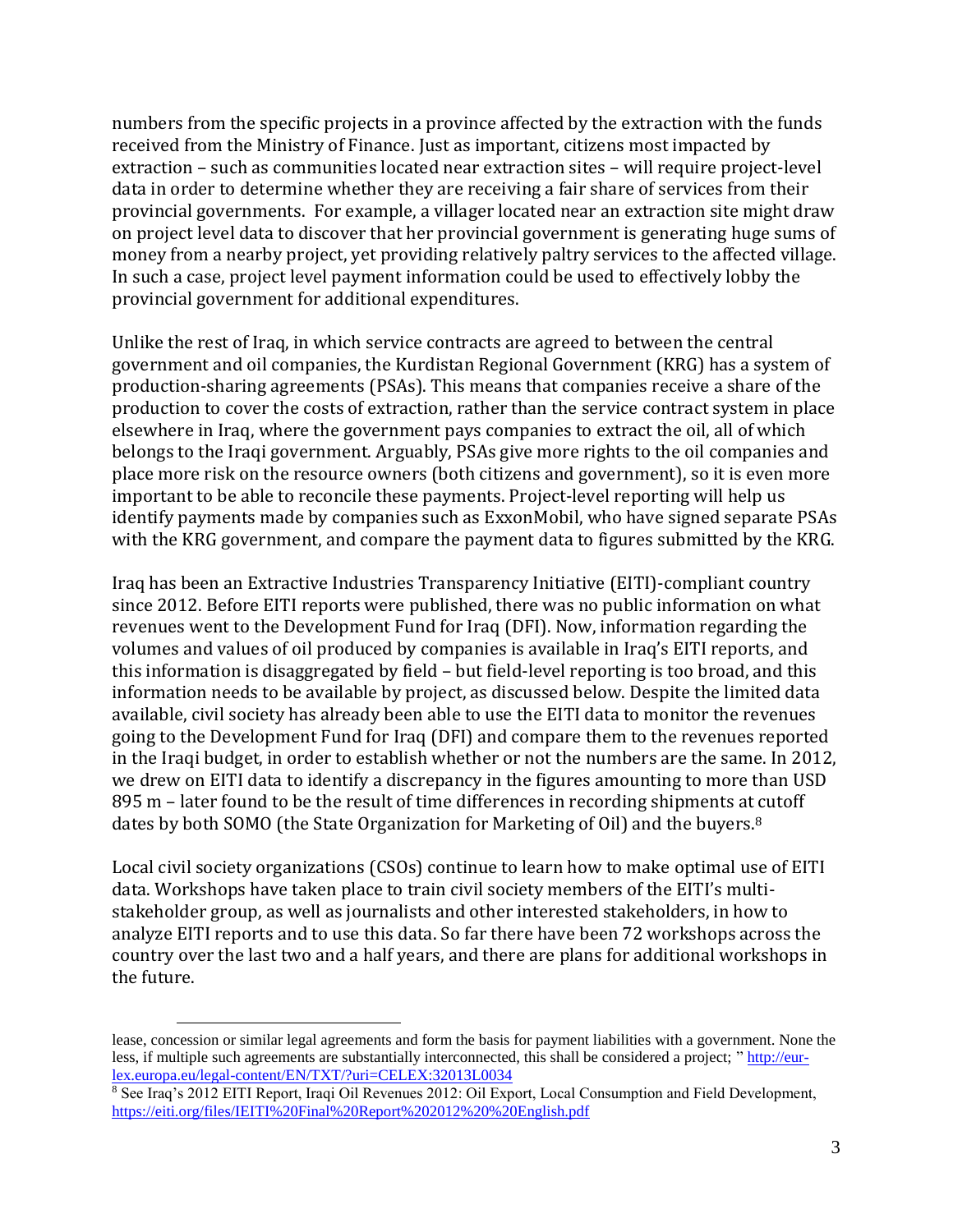While EITI data is certainly an improvement upon what we had before, and while we have been successful in putting it to good use, there are some serious shortcomings that prevent civil society organizations like mine from properly monitoring the flow of money in our oil sector. First, EITI data in Iraq is reported by field, but some fields are enormous, and therefore it is difficult to break down payment information for individual projects. For example, more than \$300m in payments have been made for extraction on the Rumaila field - a super-giant oil field, covering around 700 m<sup>2</sup>, with around 270 production wells in operation, producing around 1.3 m barrels per day. <sup>9</sup> Though in some cases, several wells are governed by a single contract, Rumaila is clearly not a single project. Without projectlevel information, we cannot see the detailed roles that individual companies are playing in the region and whether Iraqi citizens are seeing the appropriate benefits from the extraction.

In addition, the EITI report has data that is disaggregated by field, but not by *company* by field. If, as is quite common, the field has more than one company operating on it, then the data provided by the EITI report does not indicate what each company is producing (value or volume). With a strong rule for Section 1504, the project-level reporting required of companies complying with Dodd Frank will allow the Iraqis to know that detail. Indeed, in 2013 the EITI recognized the need for project-level disclosure and changed the Standard to reflect that. The only detailed activity by company that is currently reported by the 2012 EITI report is for SOMO, the national oil company. SOMO reports the value of the oil it distributes to each oil company (many oil companies receive in-kind payments of oil and gas itself). Yet Iraq's EITI report does not publicize oil production data by company. Therefore there is no way to reconcile what is being produced by a company in the field and what is being distributed by SOMO to each company except through the data we hope to see arising from Dodd Frank 1504.

Also not included in the EITI reports are the payments made by companies to the KRG. No data from the KRG is currently included in the EITI reports, due to an adapted implementation clause which allows Iraq to publish its EITI reports without any data from the KRG. Though the KRG's Ministry of Natural Resources does publish figures, there is no way of reconciling these numbers, since international oil companies operating in the region do not currently publish their payments anywhere. This will change when companies, including Talisman Energy, Perenco, and Gazprom<sup>10</sup>, start to report in line with the EU Accounting and Transparency Directives and Canada's Extractive Sector Transparency Measures Act (ESTMA). Once 1504 is implemented, companies like Chevron and Hess will be added to this list.

On behalf of ITAEI and of civil society in Iraq, I would therefore strongly urge the SEC to issue a strict rule implementing 1504, at the earliest possible opportunity. We recommend that the definition of project align with the August 2012 SEC rule or the EU Accounting and Transparency Directives, and that the SEC rejects the American Petroleum Institute's reporting proposal, which, in particular by failing to identify which companies made which

l

<sup>&</sup>lt;sup>9</sup> <http://petroglobalnews.com/2013/10/top-ten-highest-producing-oil-fields/>

<sup>10</sup> <http://www.iraq-businessnews.com/list-of-international-oil-companies-in-iraqi-kurdistan/>